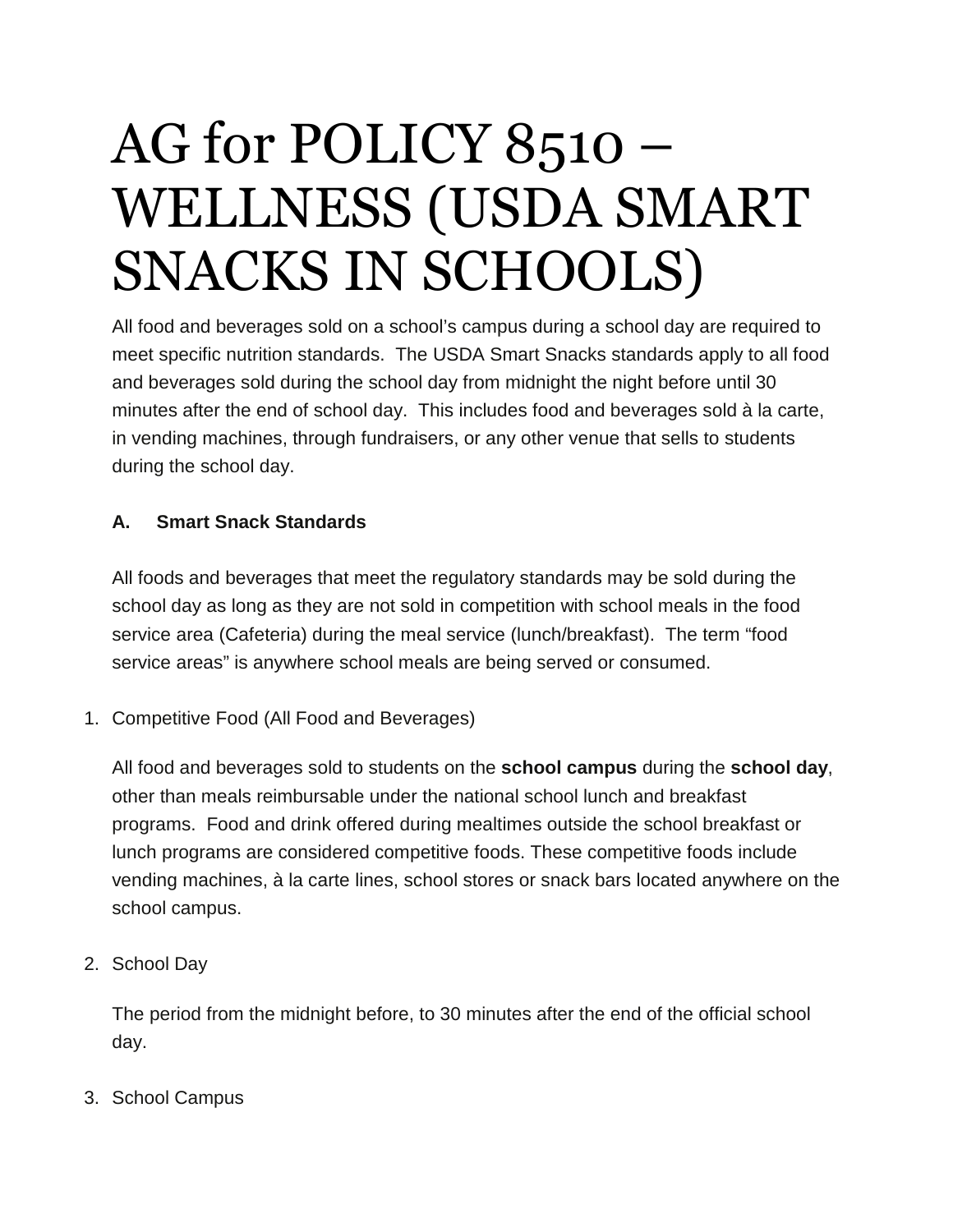All areas of the property under the jurisdiction of the school that is accessible to students during the school day.

These standards apply to:

- a. Alà la carte items in the Cafeteria
- b. School stores
- c. Snack bars
- d. Vending machines
- e. Culinary education programs selling to students during the day

#### **B. Exceptions for Smart Snacks Standards**

The standards do not apply to food:

- 1. brought to school and/or in bagged lunches
- 2. for birthday parties and special events
- 3. sold for after school fundraisers
- 4. sold with the intent to consume after the school day (ex. frozen cookie dough)
- 5. sold to adults only

#### **C. Nutrition Standards**

1. To be allowable, a food item must:

a. Meet all nutrition standards and not compete with the National School Breakfast and Lunch Programs

b. Must include 50% or more whole grains by weight or have a whole grain as the first ingredient; **OR**

c. Have as the first ingredient a fruit, vegetable, dairy product or protein food (meat, beans, poultry, etc.); **OR**

d. Be a "combination food" with at least ¼ cup fruit and/or vegetable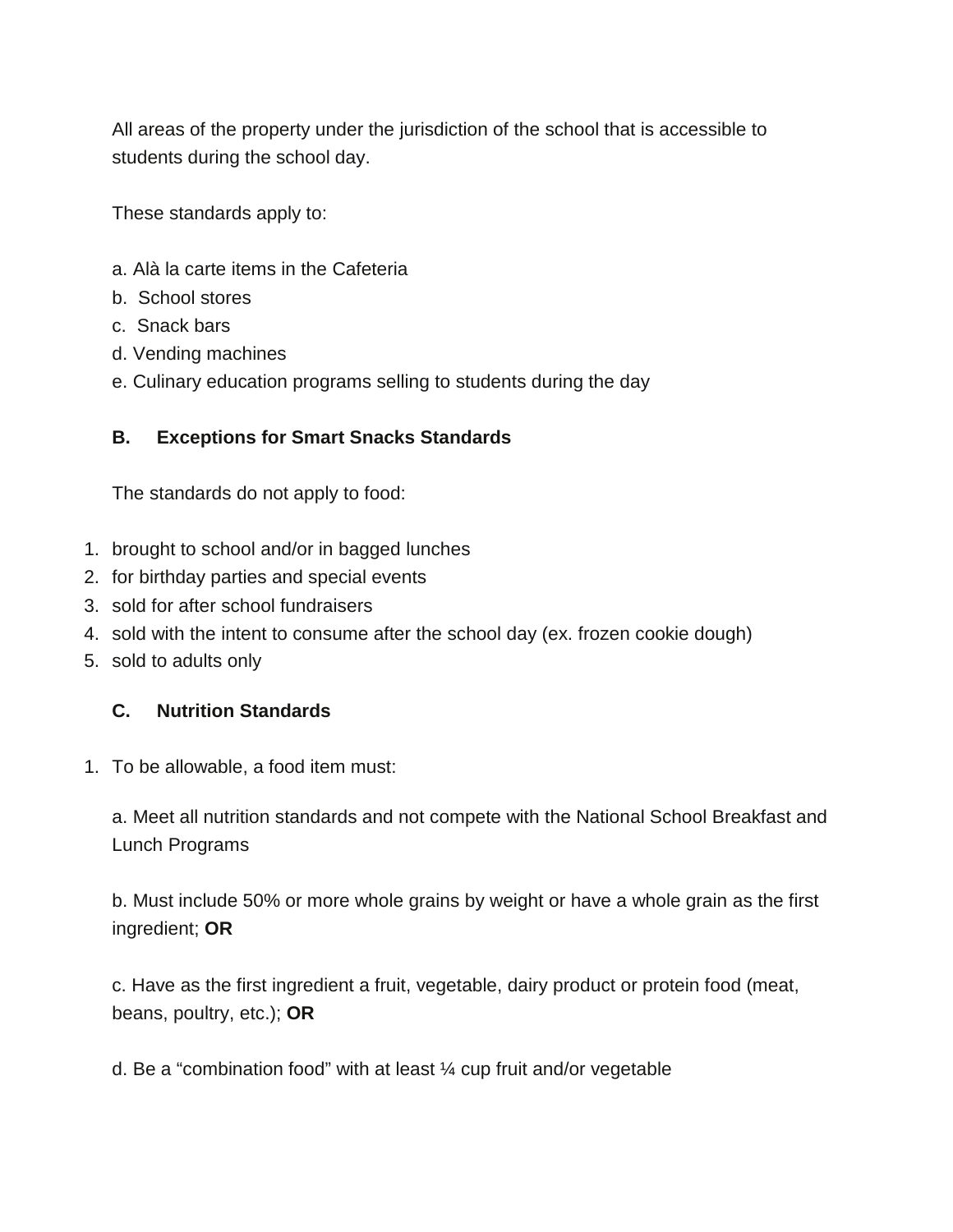e. Contain 10% of the Daily Value of one nutrient of public health concern (e.g., calcium, potassium, vitamin D, or dietary fiber)

f. Have less than or equal to 35% calories from total fat as served **Exemptions: reduced fat cheese; nuts and seeds and nut/seed butters; dried fruit with nuts and/or seeds with no added nutritive sweeteners or fat; seafood with no added fat; and part-skim mozzarella**

g. Have less than 10% calories from saturated fat as served

h. Zero grams trans-fat per portion as packaged/served

i. Have less than or equal to 35% of weight from total sugars per item **Exemptions: dried/dehydrated fruits or vegetables (no added nutritive sweeteners); dried fruits with nutritive sweeteners for processing and/or palatability (e.g., dried cranberries, tart cherries, and blueberries); dried fruit with only nuts/seeds (no added nutritive sweeteners or fat)**

j. Snacks and side items – less than or equal to 230 mg sodium; less than or equal to 200 calories

k. A la carte entrée items – less than or equal to 480 mg sodium; less than or equal to 350 calories

#### **D. Standards for Beverages**

To be allowable, a beverage item includes: (size allowances vary with school level)

- 1. Plain or carbonated water
- 2. Unflavored non-fat and low-fat milk (1%)
- 3. Flavored non-fat milk
- 4. 100% fruit/vegetable juice
- 5. 100% fruit/vegetable juice diluted with water (carbonated or noncarbonated) no added sweeteners